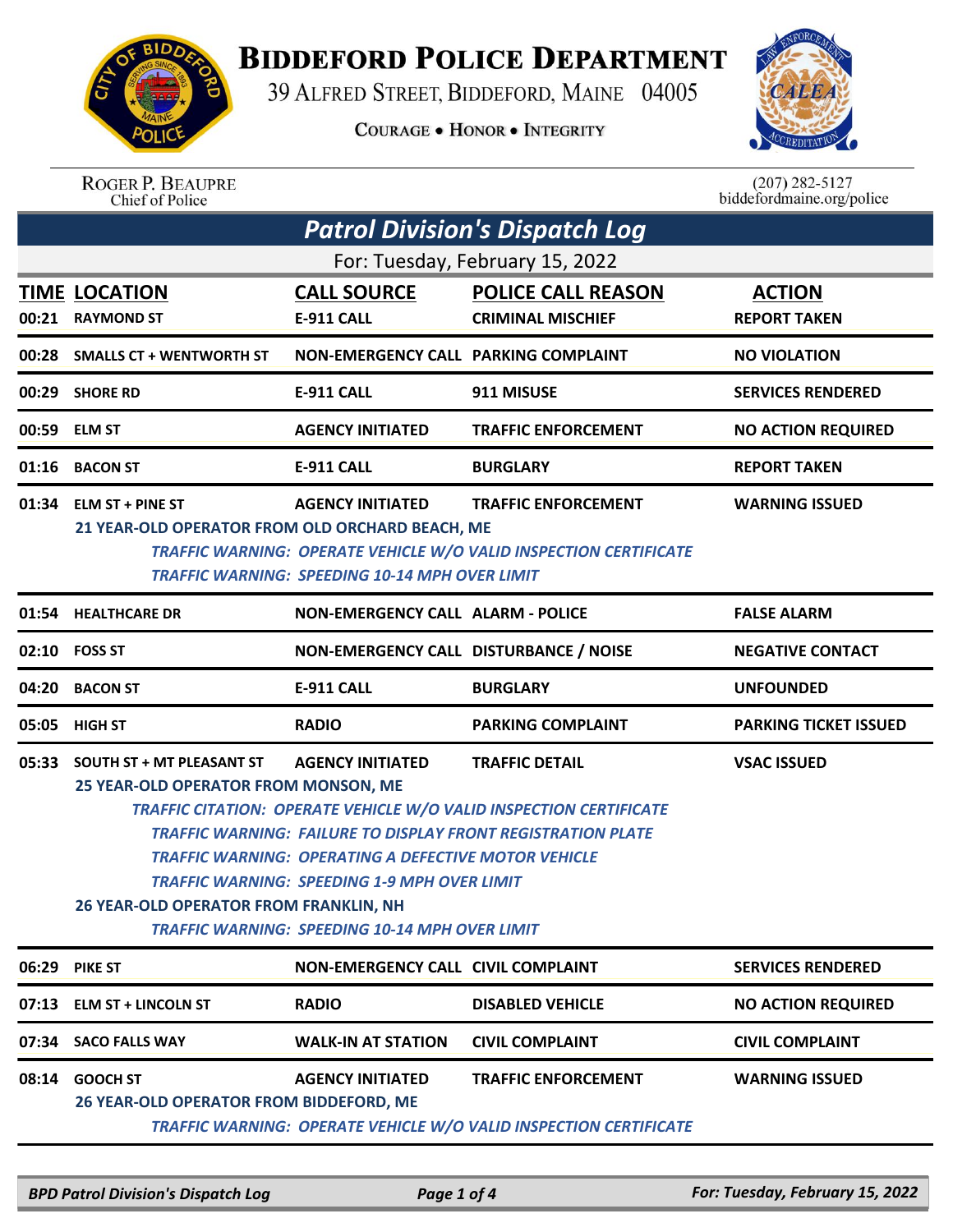|       | <b>TIME LOCATION</b><br>08:46 WATER ST + PIERSONS LN<br><b>42 YEAR-OLD OPERATOR FROM BIDDEFORD, ME</b> | <b>CALL SOURCE</b><br><b>AGENCY INITIATED</b>                                    | <b>POLICE CALL REASON</b><br><b>TRAFFIC ENFORCEMENT</b><br>TRAFFIC WARNING: OPERATE VEHICLE W/O VALID INSPECTION CERTIFICATE | <b>ACTION</b><br><b>WARNING ISSUED</b> |
|-------|--------------------------------------------------------------------------------------------------------|----------------------------------------------------------------------------------|------------------------------------------------------------------------------------------------------------------------------|----------------------------------------|
| 08:55 | <b>WENTWORTH ST</b>                                                                                    | <b>E-911 CALL</b>                                                                | 911 MISUSE                                                                                                                   | <b>SERVICES RENDERED</b>               |
| 09:29 | ALFRED ST + OLD DOGS LN<br>20 YEAR-OLD OPERATOR FROM LYMAN, ME                                         | <b>AGENCY INITIATED</b><br><b>TRAFFIC WARNING: FAILURE TO REGISTER VEHICLE</b>   | <b>TRAFFIC ENFORCEMENT</b><br>TRAFFIC WARNING: OPERATE VEHICLE W/O VALID INSPECTION CERTIFICATE                              | <b>WARNING ISSUED</b>                  |
|       | 09:54 CLEAVES ST                                                                                       | <b>RADIO</b>                                                                     | <b>PAPERWORK</b>                                                                                                             | <b>PAPERWORK SERVED</b>                |
|       | 10:04 PEARL ST                                                                                         | <b>AGENCY INITIATED</b>                                                          | <b>COMMUNITY ENGAGEMENT</b>                                                                                                  | <b>SERVICES RENDERED</b>               |
|       | 10:06 ELM ST                                                                                           | <b>AGENCY INITIATED</b>                                                          | <b>COMMUNITY ENGAGEMENT</b>                                                                                                  | <b>SERVICES RENDERED</b>               |
| 10:17 | OLD ALFRED RD                                                                                          | <b>AGENCY INITIATED</b>                                                          | <b>ANIMAL COMPLAINT</b>                                                                                                      | <b>NO VIOLATION</b>                    |
| 10:27 | <b>MAIN ST</b>                                                                                         | <b>NON-EMERGENCY CALL SUSPICION</b>                                              |                                                                                                                              | <b>SERVICES RENDERED</b>               |
|       | 10:35 ALFRED ST<br>23 YEAR-OLD OPERATOR FROM BIDDEFORD, ME                                             | <b>AGENCY INITIATED</b><br><b>TRAFFIC WARNING: SPEEDING 10-14 MPH OVER LIMIT</b> | <b>TRAFFIC ENFORCEMENT</b>                                                                                                   | <b>WARNING ISSUED</b>                  |
| 11:03 | <b>BACON ST</b>                                                                                        | <b>NON-EMERGENCY CALL ALARM - POLICE</b>                                         |                                                                                                                              | <b>FALSE ALARM</b>                     |
|       | 11:11 ALFRED ST + MAINE TPKE                                                                           |                                                                                  | NON-EMERGENCY CALL VEHICLE CRASH - POLICE ONLY                                                                               | <b>STATE FORM TAKEN</b>                |
|       | 11:15 ALFRED ST                                                                                        | NON-EMERGENCY CALL ASSIST OTHER AGENCY                                           |                                                                                                                              | <b>SERVICES RENDERED</b>               |
|       | 11:33 MAIN ST + MAPLEWOOD AVE                                                                          | <b>AGENCY INITIATED</b>                                                          | <b>SUSPICION</b>                                                                                                             | <b>SERVICES RENDERED</b>               |
|       | 11:53 HILL ST<br>24 YEAR-OLD OPERATOR FROM BIDDEFORD, ME                                               | <b>AGENCY INITIATED</b><br><b>TRAFFIC WARNING: SPEEDING 10-14 MPH OVER LIMIT</b> | <b>TRAFFIC ENFORCEMENT</b><br><b>TRAFFIC WARNING: FAILING TO NOTIFY STATE OF NAME AND ADDRESS CHANGE</b>                     | <b>WARNING ISSUED</b>                  |
|       | 12:02 GUINEA RD<br>34 YEAR-OLD OPERATOR FROM BIDDEFORD, ME                                             | <b>AGENCY INITIATED</b><br><b>TRAFFIC WARNING: SPEEDING 10-14 MPH OVER LIMIT</b> | <b>TRAFFIC ENFORCEMENT</b>                                                                                                   | <b>WARNING ISSUED</b>                  |
| 12:03 | <b>GRAHAM ST</b>                                                                                       | <b>E-911 CALL</b>                                                                | 911 MISUSE                                                                                                                   | <b>SERVICES RENDERED</b>               |
| 12:09 | <b>HILL ST + KING ST</b><br>80 YEAR-OLD OPERATOR FROM SACO, ME                                         | <b>AGENCY INITIATED</b>                                                          | <b>TRAFFIC ENFORCEMENT</b><br>TRAFFIC WARNING: OPERATE VEHICLE W/O VALID INSPECTION CERTIFICATE                              | <b>WARNING ISSUED</b>                  |
| 12:13 | <b>MAIN ST</b>                                                                                         | NON-EMERGENCY CALL DISTURBANCE / NOISE                                           |                                                                                                                              | <b>SERVICES RENDERED</b>               |
| 12:15 | <b>MARION AVE</b>                                                                                      | NON-EMERGENCY CALL CIVIL COMPLAINT                                               |                                                                                                                              | <b>CIVIL COMPLAINT</b>                 |
| 12:27 | <b>MAY ST + ALFRED ST</b>                                                                              | NON-EMERGENCY CALL DISTURBANCE / NOISE                                           |                                                                                                                              | <b>NEGATIVE CONTACT</b>                |
|       | 12:59 AMHERST ST                                                                                       | <b>NON-EMERGENCY CALL CHECK WELFARE</b>                                          |                                                                                                                              | <b>TRANSPORT TO HOSPITAL</b>           |
|       | <b>BPD Patrol Division's Dispatch Log</b>                                                              | Page 2 of 4                                                                      |                                                                                                                              | For: Tuesday, February 15, 2022        |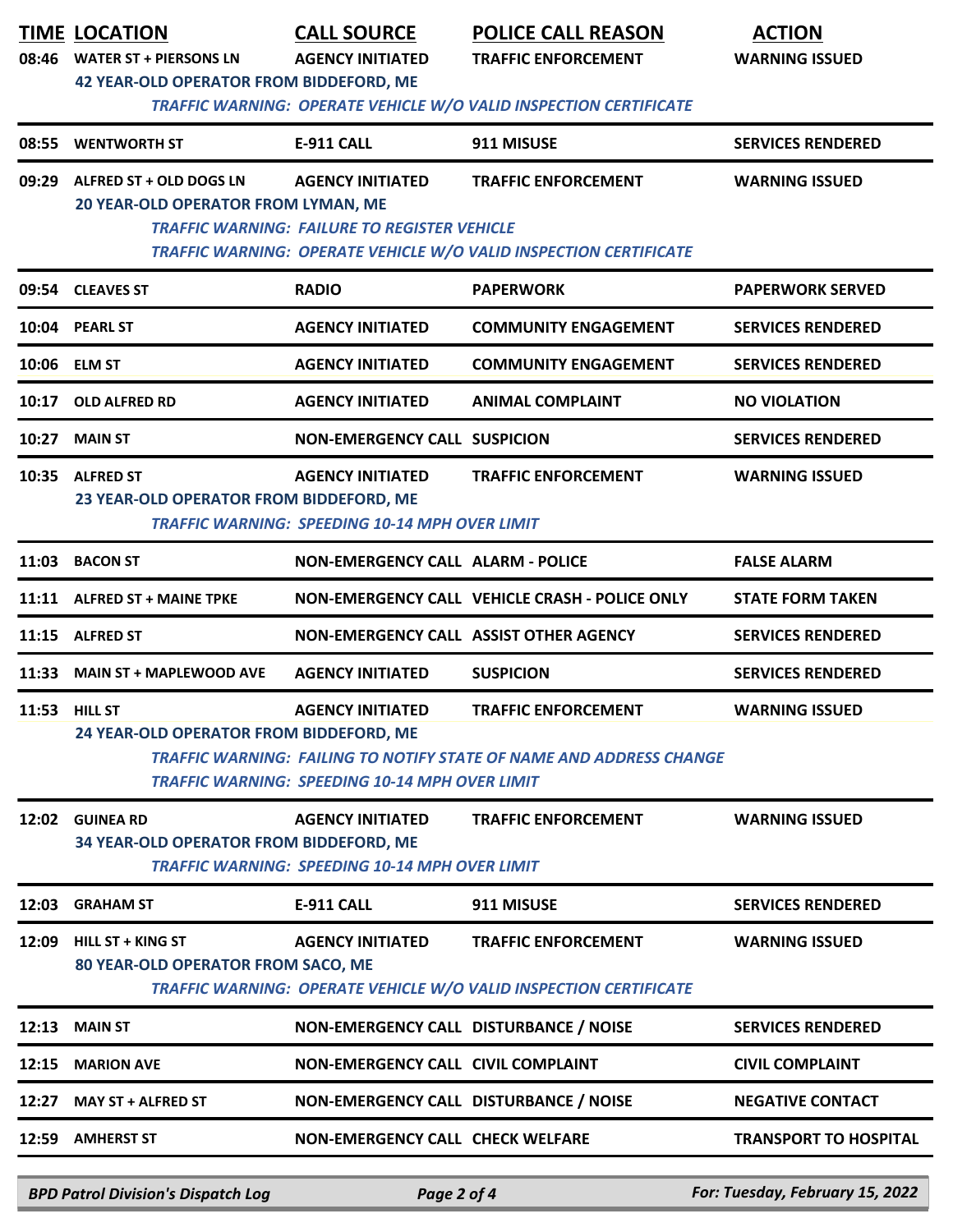|       | <b>TIME LOCATION</b><br>13:26 MASON ST                                   | <b>CALL SOURCE</b><br>NON-EMERGENCY CALL PARKING COMPLAINT                                | <b>POLICE CALL REASON</b>                                                                      | <b>ACTION</b><br><b>PARKING TICKET ISSUED</b> |
|-------|--------------------------------------------------------------------------|-------------------------------------------------------------------------------------------|------------------------------------------------------------------------------------------------|-----------------------------------------------|
|       | 13:32 MAIN ST                                                            | <b>NON-EMERGENCY CALL CHECK WELFARE</b>                                                   |                                                                                                | <b>GONE ON ARRIVAL</b>                        |
|       | 13:42 HOLLAND RD                                                         | <b>AGENCY INITIATED</b>                                                                   | <b>ANIMAL COMPLAINT</b>                                                                        | <b>SERVICES RENDERED</b>                      |
|       | 14:00 SCAMMAN ST, SACO, ME                                               |                                                                                           | NON-EMERGENCY CALL COMMUNITY ENGAGEMENT                                                        | <b>SERVICES RENDERED</b>                      |
|       | 14:05 MT PLEASANT ST                                                     | <b>AGENCY INITIATED</b>                                                                   | <b>PRO-ACTIVE DV RESPONSE TEAM</b>                                                             | <b>NEGATIVE CONTACT</b>                       |
|       | 14:36 ADAMS ST                                                           | NON-EMERGENCY CALL TRESPASSING                                                            |                                                                                                | <b>CALL TRANSFERRED</b>                       |
|       | 14:54 OAK ST + ACORN ST<br><b>CHARGE: VIOLATING CONDITION OF RELEASE</b> | <b>E-911 CALL</b>                                                                         | <b>DOMESTIC COMPLAINTS</b><br>DEFENDANT: MEGAN MARIE SHAW  AGE: 36  RESIDENT OF: BIDDEFORD, ME | <b>SUMMONS ISSUED</b>                         |
|       | 14:59 WENTWORTH CT                                                       | NON-EMERGENCY CALL DISABLED VEHICLE                                                       |                                                                                                | <b>SERVICES RENDERED</b>                      |
|       | 15:12 SACO FALLS WAY                                                     |                                                                                           | NON-EMERGENCY CALL DOMESTIC COMPLAINTS                                                         | <b>REPORT TAKEN</b>                           |
|       | 16:03 MAIN ST                                                            |                                                                                           | NON-EMERGENCY CALL ATTEMPTED/THREATENED SUICIDE UNFOUNDED                                      |                                               |
|       | 16:05 ELM ST                                                             | <b>NON-EMERGENCY CALL SHOPLIFTING</b>                                                     |                                                                                                | <b>REPORT TAKEN</b>                           |
|       | 16:48 WEST ST + HILL ST                                                  | <b>E-911 CALL</b>                                                                         | <b>HARASSMENT</b>                                                                              | <b>SERVICES RENDERED</b>                      |
|       | 16:53 GREEN ST                                                           | <b>NON-EMERGENCY CALL CODES ENFORCEMENT</b>                                               |                                                                                                | <b>REFERRED OTHER AGENCY</b>                  |
|       | 17:27 RAYMOND ST                                                         | NON-EMERGENCY CALL DISTURBANCE / NOISE                                                    |                                                                                                | <b>NEGATIVE CONTACT</b>                       |
|       | 17:40 GREEN ST                                                           | <b>AGENCY INITIATED</b>                                                                   | <b>WARRANT ARREST</b>                                                                          | <b>NO ACTION REQUIRED</b>                     |
|       | <b>17:48 MAIN ST</b>                                                     | <b>E-911 CALL</b>                                                                         | <b>ASSAULT</b>                                                                                 | <b>REPORT TAKEN</b>                           |
|       | 17:55 ALFRED ST                                                          | <b>WALK-IN AT STATION</b>                                                                 | <b>OUT FOR FOLLOW UP</b>                                                                       | <b>SERVICES RENDERED</b>                      |
|       | 18:02 POOL ST                                                            | E-911 CALL                                                                                | <b>ASSIST: MEDICAL W/ ASSIST</b>                                                               | <b>TRANSPORT TO HOSPITAL</b>                  |
|       | <b>18:20 HILL ST</b>                                                     | NON-EMERGENCY CALL OUT FOR FOLLOW UP                                                      |                                                                                                | <b>SERVICES RENDERED</b>                      |
|       | <b>18:21 ELM ST</b>                                                      | NON-EMERGENCY CALL SHOPLIFTING<br><b>CHARGE: THEFT BY UNAUTHORIZED TAKING OR TRANSFER</b> | DEFENDANT: JOSHUA M N PALMER  AGE: 33  RESIDENT OF: BIDDEFORD, ME                              | <b>SUMMONS ISSUED</b>                         |
|       | 18:40 ALFRED ST + WEST COLE RD                                           | <b>NON-EMERGENCY CALL ALL OTHER</b>                                                       |                                                                                                | <b>NO ACTION REQUIRED</b>                     |
| 18:46 | <b>MAIN ST</b>                                                           | <b>AGENCY INITIATED</b>                                                                   | <b>OUT FOR FOLLOW UP</b>                                                                       | <b>SERVICES RENDERED</b>                      |
| 18:55 | <b>BACON ST</b>                                                          |                                                                                           | <b>NON-EMERGENCY CALL MENTAL ILLNESS CASES</b>                                                 | <b>SERVICES RENDERED</b>                      |
|       | 19:03 ALFRED ST + WEST COLE RD                                           | <b>AGENCY INITIATED</b>                                                                   | <b>TRAFFIC ENFORCEMENT</b>                                                                     | <b>WARNING ISSUED</b>                         |